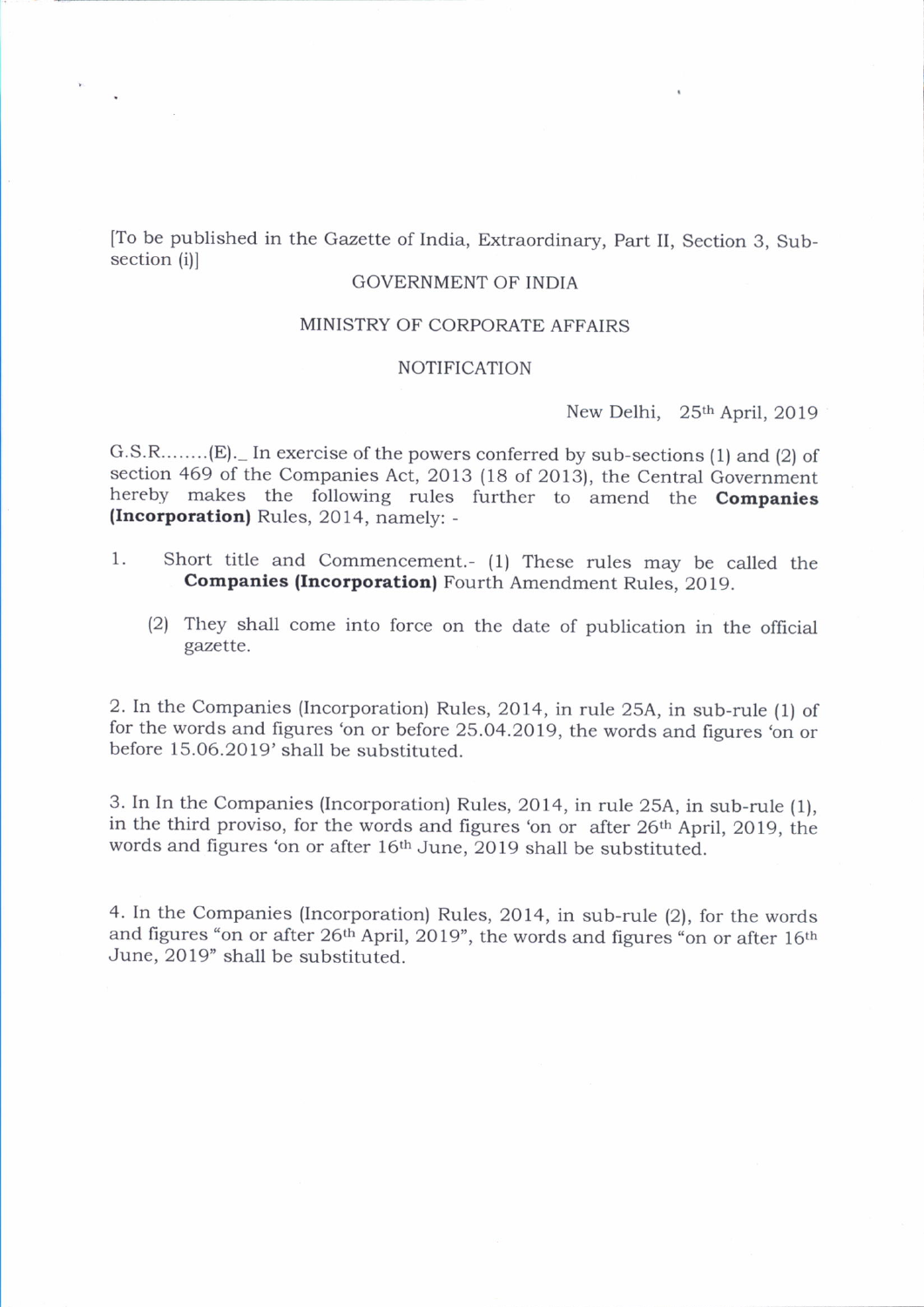[F. No. 1/13/2013 CL-V, part-I, Vol.II]

 $\bigcup_{\mathcal{S}}$ 

K.V.R. MURTY, Joint Secretary.

Note: The principal rules were published in the Gazette of India, Extraordinary, Part II, Section 3, Sub-section (i), *vide* number G.S.R. 250(E), dated the 31<sup>st</sup> March, 2014 and subsequently amended vide the following notifications:-

| Serial | Notification Number | Notification Date |
|--------|---------------------|-------------------|
| Number |                     |                   |
| 1.     | G.S.R. 349(E)       | 01-05-2015        |
| 2.     | G.S.R. 442(E)       | 29-05-2015        |
| 3.     | $G.S.R.$ 99 $(E)$   | 22-01-2016        |
| 4.     | G.S.R.336(E)        | 23-03-2016        |
| 5.     | G.S.R.743(E)        | 27-07-2016        |
| 6.     | G.S.R.936(E)        | 01-10-2016        |
| 7.     | G.S.R.1184(E)       | 29-12-2016        |
| 8.     | G.S.R. 70(E)        | 25-01-2017        |
| 9.     | G.S.R.955(E)        | 27-07-2017        |
| 10.    | G.S.R. 49(E)        | 20-01-2018        |
| 11.    | G.S.R.284(E)        | 23-03-2018        |
| 12.    | G.S.R.708(E)        | 27-07-2018        |
| 13.    | G.S.R.1219(E)       | 18-12-2018        |
| 14.    | G.S.R.144(E)        | 21-02-2019        |
| 15     | G.S.R.180(E)        | 06-03-2019        |
| 15     | G.S.R.275(E)        | 29-03-2019        |

#### \*\*\*\*\*\*\*\*\*\*\*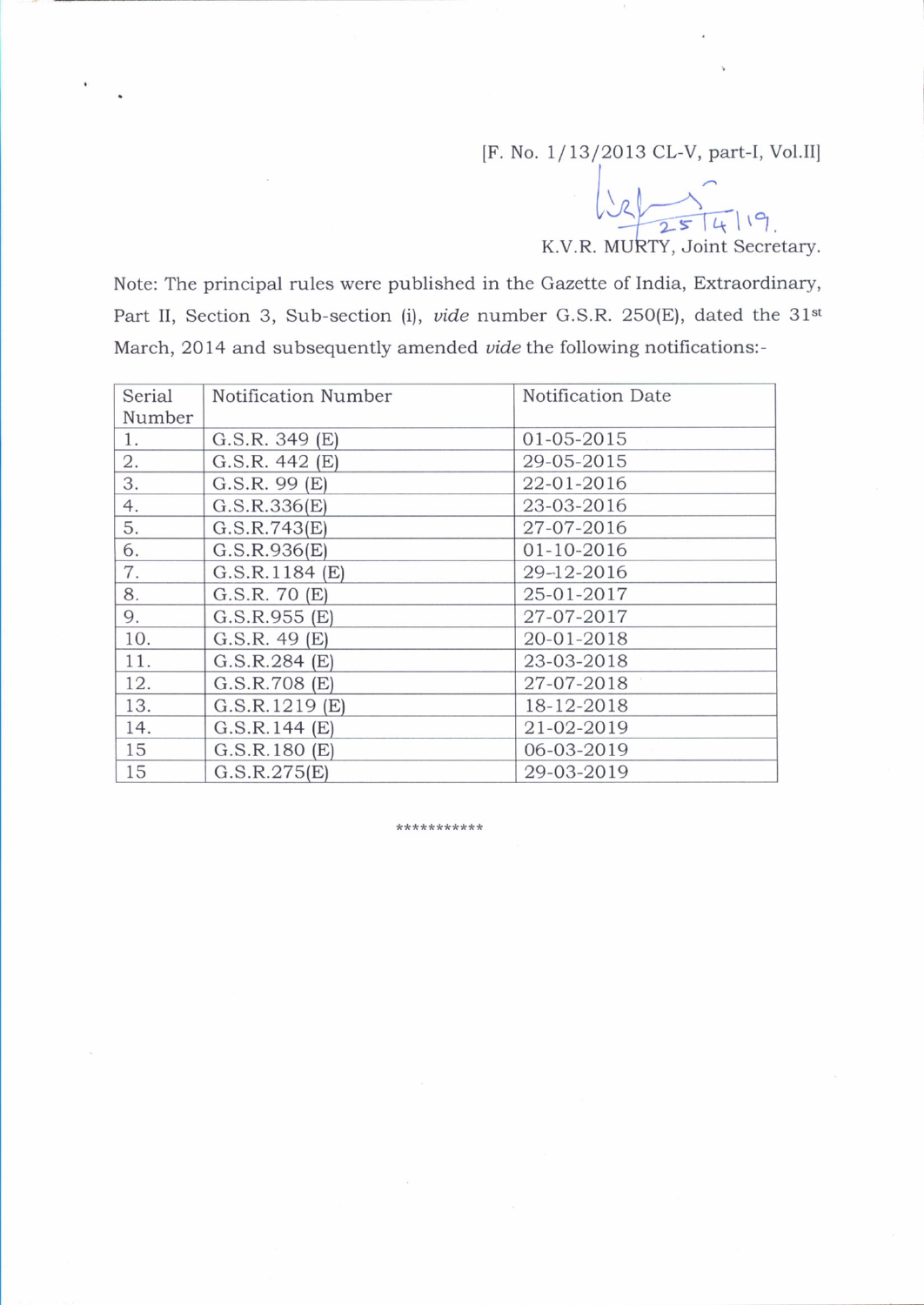## [भारत के राजपत्र, असाधारण, भाग 2, खंड 3, उपखंड (i) में प्रकाशनार्थ]

## भारत सरकार कारपोरेट कार्य मंत्रालय

# <u>अधिसूचना</u>

नई दिल्ली, 25 अप्रैल, 2019

सा.का.नि.......(अ).- केंद्रीय सरकार, कंपनी अधिनियम, 2013 (2013 का 18) की धारा 469 की उपधारा (1) और (2) दवारा प्रदत्त शक्तियों का प्रयोग करते हुए, कंपनी (निगमन) नियम, 2014 का और संशोधन हेत् निम्नलिखित नियम बनाती है, अर्थात्:-

- संक्षिप्त नाम और प्रारंभ.- (1) इसका नाम कंपनी (निमगन) चौथा संशोधन नियम,  $1.$ 2019 है।
	- ये राजपत्र में उनके प्रकाशन की तारीख को प्रवृत्त होंगे।  $(2)$

कंपनी (निगमन) नियम, 2014 के नियम 25क के उपनियम (1) में, '25.04.2019 को  $2.$ या इससे पूर्व' शब्दों और आंकड़ों के स्थान पर '15.06.2019 को या उसके पूर्व' शब्द और आंकड़ें रखे जाएंगे।

कंपनी (निगमन) नियम, 2014 के 25क के उपनियम (2) में, '26.04.2019 को या 3. इससे पूर्व' शब्दों और आंकड़ों के स्थान पर '16.06.2019 को या उसके पश्चात्' शब्द और आंकड़ें रखे जाएंगे।

कंपनी (निगमन) नियम, 2014 के उपनियम (2) में, "तारीख 26 अप्रैल, 2019 को या  $4_{\cdot}$ उसके बाद" शब्दों और अंकों के लिए "तारीख 16 जून, 2019 को या उसके बाद" शब्द और अंक रखे जाएंगे।